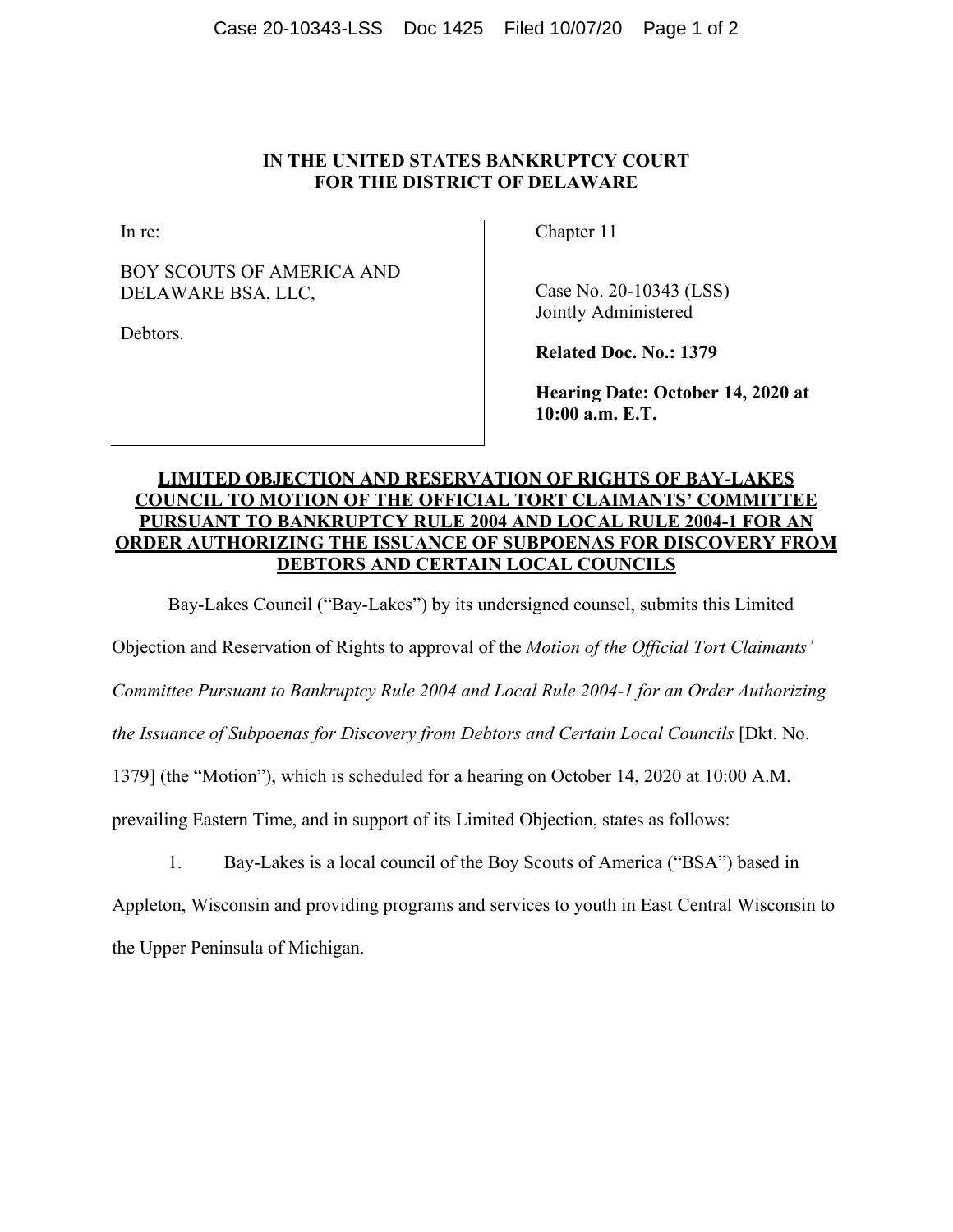## Case 20-10343-LSS Doc 1425 Filed 10/07/20 Page 2 of 2

2. In the Motion, the Official Tort Claimants' Committee ("The TCC") seeks authority to issue a subpoena to and direct discovery from Bay-Lakes, as one of the 47 "Additional Local Councils."[1](#page-1-0)

3. Bay-Lakes files this Limited Objection to reserve its rights to object to any subpoena or other discovery issued to it by The TCC, including on the basis that it is outside the scope of Rule 2004.

**WHEREFORE,** Bay-Lakes Council requests that in the event the Court grants the Motion, that it be subject to this reservation of rights.

- Dated: October 7, 2020 By: */s/ Erin A. West* Erin A. West, WI Bar No. 1075729 Pro Hac Vice Pending GODFREY & KAHN, S.C. One East Main Street, Suite 500 P.O. Box 2719 Madison, WI 53701-2719 Telephone: 608-257-3911 Email: ewest@gklaw.com
	- By: /s/ Daniel C. Kerrick Daniel C Kerrick (DE No. 5027) HOGAN McDANIEL 1311 Delaware Ave Wilmington, DE 19806 Telephone: 302 656-7599 Email: dckerrick@dkhogan.com

*Attorneys for Bay-Lakes Council*

<span id="page-1-0"></span><sup>&</sup>lt;sup>1</sup> Capitalized terms not otherwise defined herein shall have the meanings ascribed to them in the Motion.